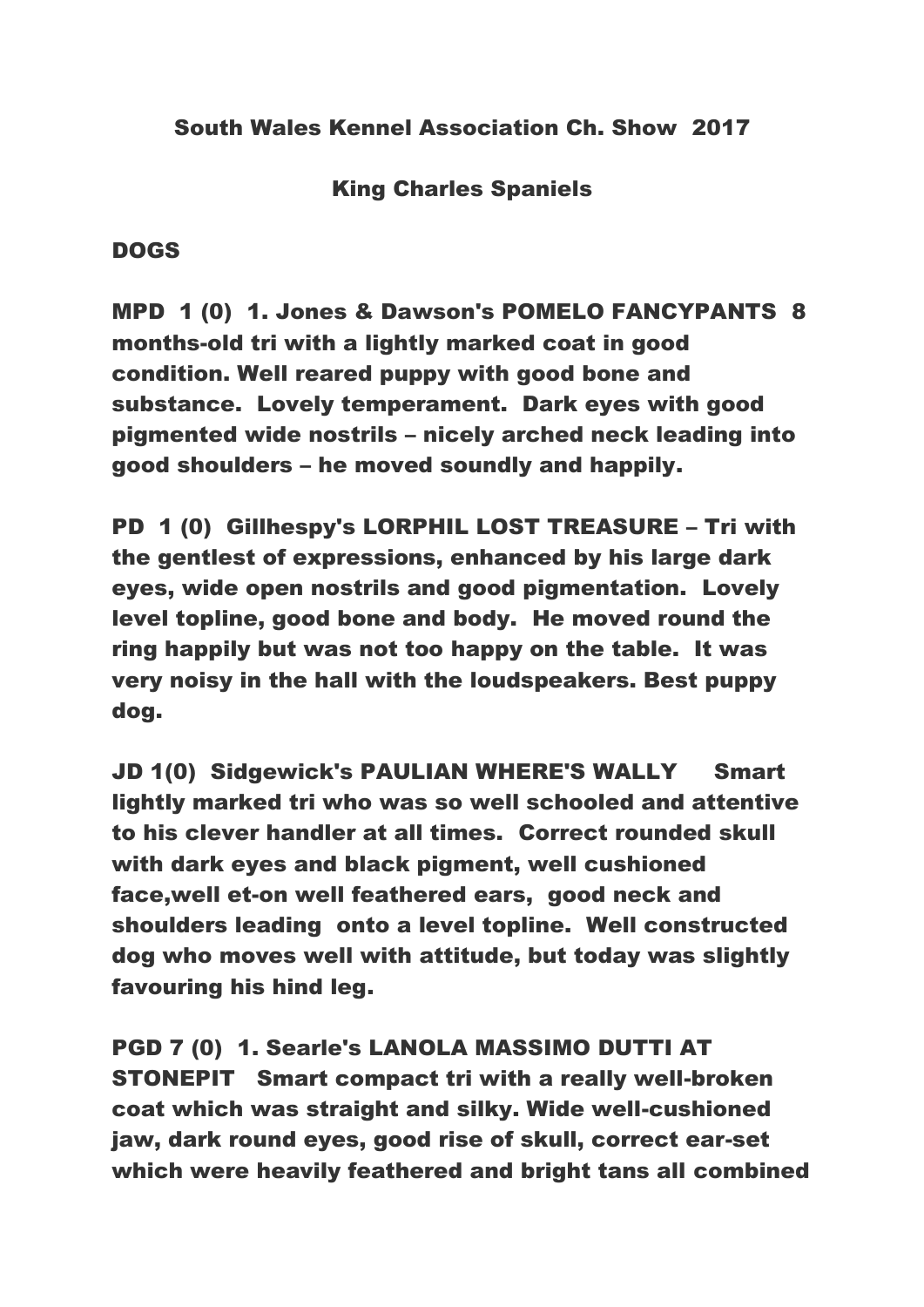to give him a most attractive head with a soft expression. He has lovely round bone – level topline with a well set-on tail which too was well feathered. He is a lovely type and good size and moved well and happily, although he needs a little more confidence standing. A really nice dog.

2. Sidgewick's PAULIAN WHERE'S WALLY As junior. 3. Schilizzi & Healey-Gates's Chacombe Arizona

LIMIT 4 (0) 1. Lady Johnson's TOMODACHI AT ALAMBRA Mature B/T who was absolutely dripping in coat, which was in fact, rather too much coat! If this were thinned out a bit, it would greatly enhance his outline. He has a level top line, good ribs with a well made firm body. Well boned legs standing on well knuckled feet . He has a large round skull which was well domed with really large dark eyes, well padded muzzle , large nose pad with wide

open nostrils with lovely bright tans in all the right places.

He moved soundly and with purpose. RES.CC

2. Pascoe's CAVELLA COOKIE OF CWMTIRION Cobby well marked tri who has a rounded well domed skull with well-placed ears, eyes and nose and a well padded muzzle. Good neck and shoulders leading onto a level topline, rounded bone and a well made body with substance. Unfortunately, he had little enthusiasm for the job in hand today.

3. Jones & Lloyd's CWMHAF FLASH BANG WALLOP

Open 3 (1) 1. Essex's CH. CHACOMBE ROYAL GIFT TO BRENDEK Mature, lightly marked tri in lovely, clean silky coat which was the correct texture. He has a well rounded skull which was full over the eyes, dark eyes with a well pigmented nose pad, low set ears with bright tans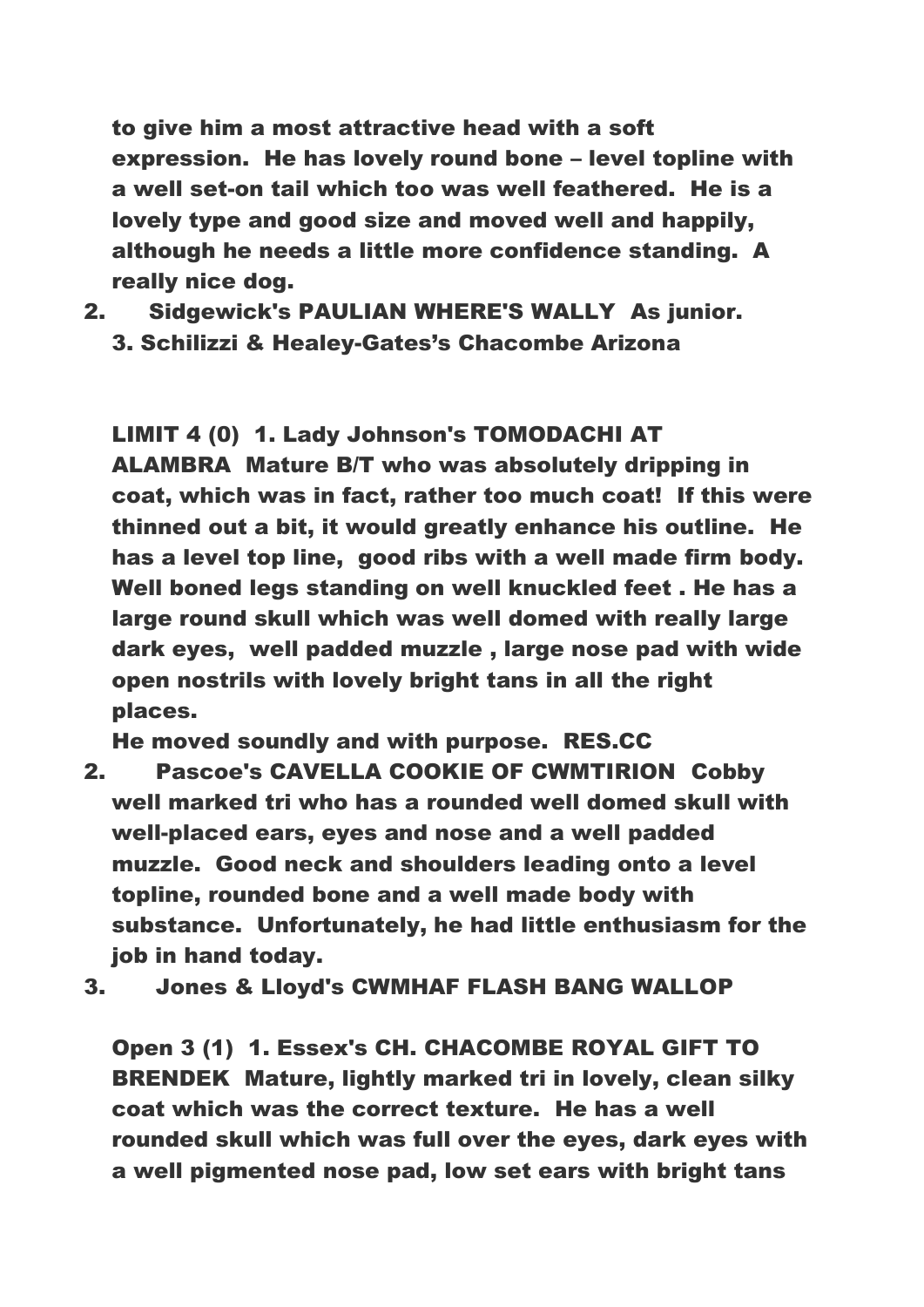in all the right places. Nicely arched neck leading into well laid shoulders and a level topline, good tail set and a deep chest. Moved soundly and with purpose. Happy to award him the CC

2.Hunter's MAYNORTH SHADES OF HEAVEN AT HOOEBARTON Mature ruby with a large head, dark eyes, really large, wide nose pad whose pigment was slightly off today. Lovely bone and substance, good shoulders. Such arich coat colour. He moved well and soundly, but not with the purpose of the first dog, and his topline was not so good today. A good example of a ruby – we need more of them.

## BITCHES

MP 1 1. Cridland's POMELO FONDANT FANCY AVEC MONLEON Very pretty lightly marked Blenheim. She has a lovely straight sillky coat on a short cobby body.with a level topline. Short straight front legs and well angulated behind, giving her sound movement and a beautiful outline. Really pretty head with a spot enhanced with very dark pigment and dark eyes, low set ears and such a soft expression. Really nice baby whose progress I shall follow with interest. BPB and Best Puppy in Breed.

PUPPY 2 (0) 1. Bowles-Robinson's BALDRAGON HOLD THAT THOUGHT Another lightly marked Blen. Richly coloured well reared youngster with plenty bone and substance. She is in slightly larger mould than the minor puppy but in proportion. Well domed skull with dark round eyes and black pigment, giving a feminine expression, Nicely arched neck and good shoulder placement leading onto a level topline and well set-on tail set. She is very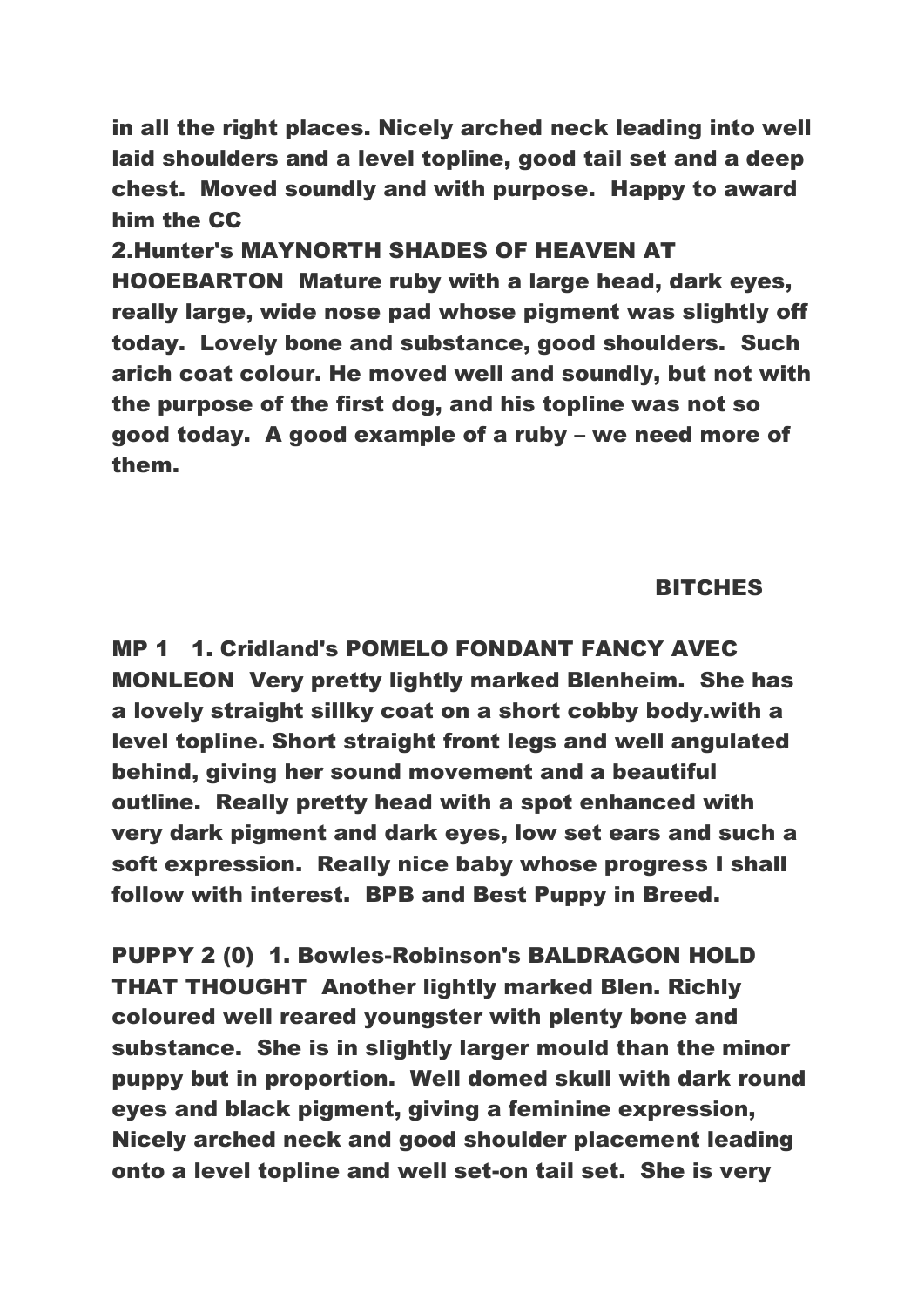well schooled and moved well with style but was slightly pinning in front today.

- 2. Blewhitt & Smith's OTHMESE CELTIC PURDITA The sweetest little B/T who has a lovely outline although she was hunching her topline today which was a real shame. Such a pretty feminine head with dark eyes, nose and low set ears on a well domed skull with the brightest tans. She has good bone for her small frame and a lovely silky straight coat with the promise of featherings to come. She moved well and happily. I would like to see her outdoors. A really pretty bitch. JUNIOR 4 (0) 1. Austin & Baker's COFTON DANCING
	- THROUGH LIFE Small, cobby tri who was a beautiful shape. Well broken coat, the darkest of eyes and nose. Bright tans enhanced her very pretty head, leading into a nicely crested neck, well laid shoulders and a level topline which she held on the move. She has great confidence and a wonderful temperament. A real Charlie.
- 2. Bowles-Robinson's BALDRAGON HOLD THAT THOUGHT Repeat of puppy
- 3. Champion & Harvey's LANKCOMBE CLARA BOW

POST GRAD. 5 (0) 1. Baker's COFTON SNOW WHITE Very lightly marked Blenheim who was short and cobby, Pretty head with dark eyes and well placed dark nostrils, well set-on ear placement. Firm, well made body with good ribs, bone and angulation helping her move well. A happy bitch.

2. William's KASAMANDA MY SERENDIPITY Well constructed lightly marked tri who was hell-bent on not co-operating as only a Charlie can. Such a pity as she is a very lovely bitch, with a well domed skull, square muzzle and well cushioned under her dark eyes. Good topline, bone and hind angulation she would insist on jumping up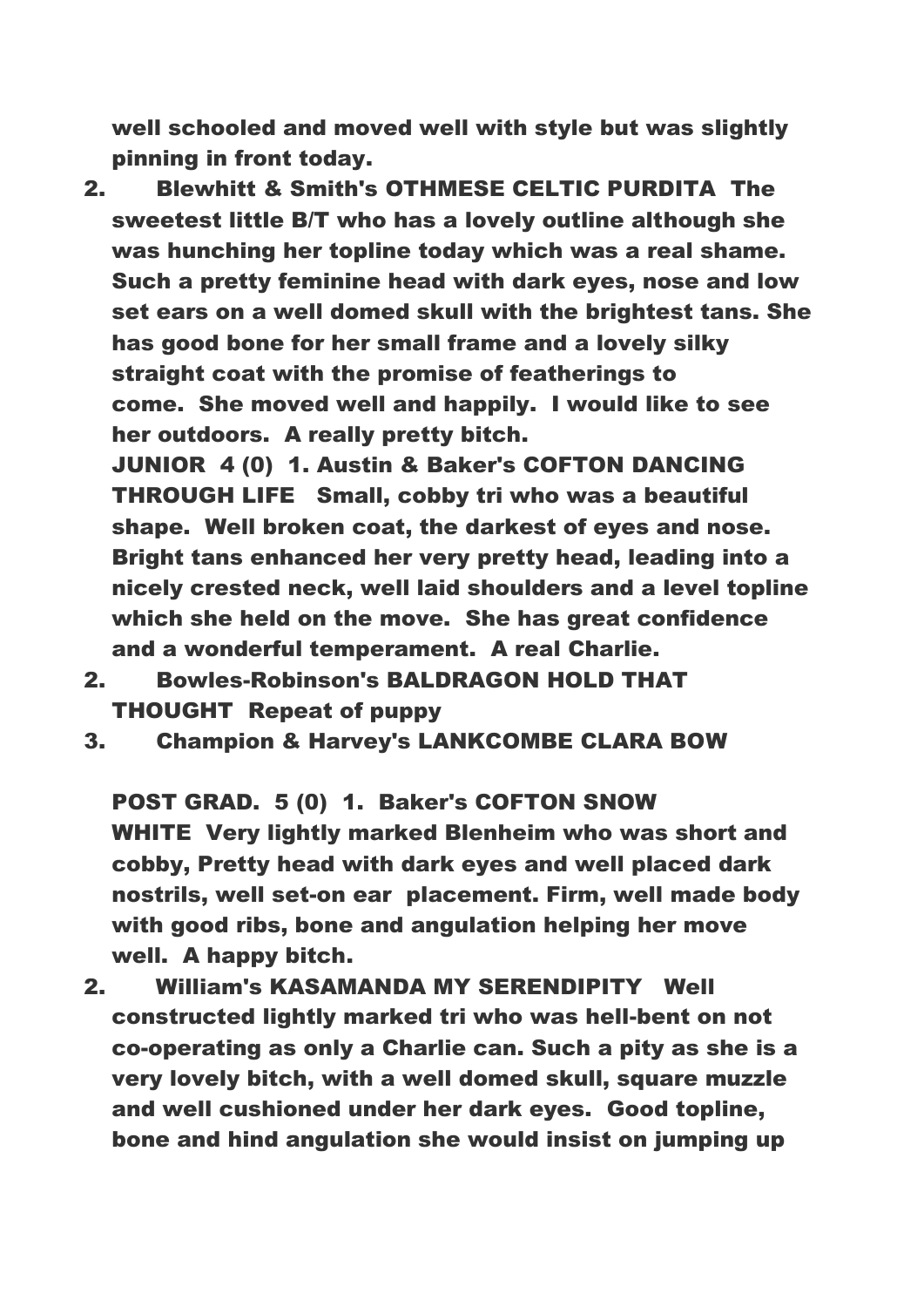at her handler when moving, 'though I could see enough sound movement to warrant her placing. Such a shame.

3. 3. Cox's PETITPAWS BLACK PEARL

LIMIT 3 (0) 1. Baker's COFTON'S FAIRY TALE J.W. Exquisite tri who just screams 'Charlie' to me. She is compact, cobby and her outline is textbook. She has lovely round bone, deep chest, straight short front legs and well angulated hind quarters enabling her to move very well with style, 'though a wee bit close behind. But it was her head which captured my heart. So well domed and full over her dark expressive eyes, well padded muzzle, correctly placed dark open nostrils, low set well feathered ears, all enhanced by brilliant tan markings, giving her the softest of expressions and such a kind temperament. I was thrilled to have the chance to judge her and hope that she continues to do well. CC and in the challenge, it was her joie de vivre and personality which clinched BOB for her. A beautiful example of a King Charles Spaniel.

2. William's TOVARICH TRULY FAIR FOR

- KASAMANDA Very short, square tri with a wonderful outline who was another one who was determined not show off her qualities. However, she has a really lovely head with a well domed skull , correctly placed ears and nose with really bright tan markings. The longest of ear featherings all combined to give her the correct sweet, soft expression. Good topline, well sprung ribs, deep chest and correct bone and substance. She has a profuse coat which could do with a little attention, but this did not detract from her overall quality. Res. CC
- 3. Blewhitt & Smith's COFTON TALLISKER WITH OTHMESE I must mention this very lovely B/T . I was splitting hairs between  $2<sup>nd</sup>$  and this beautiful girl. She is